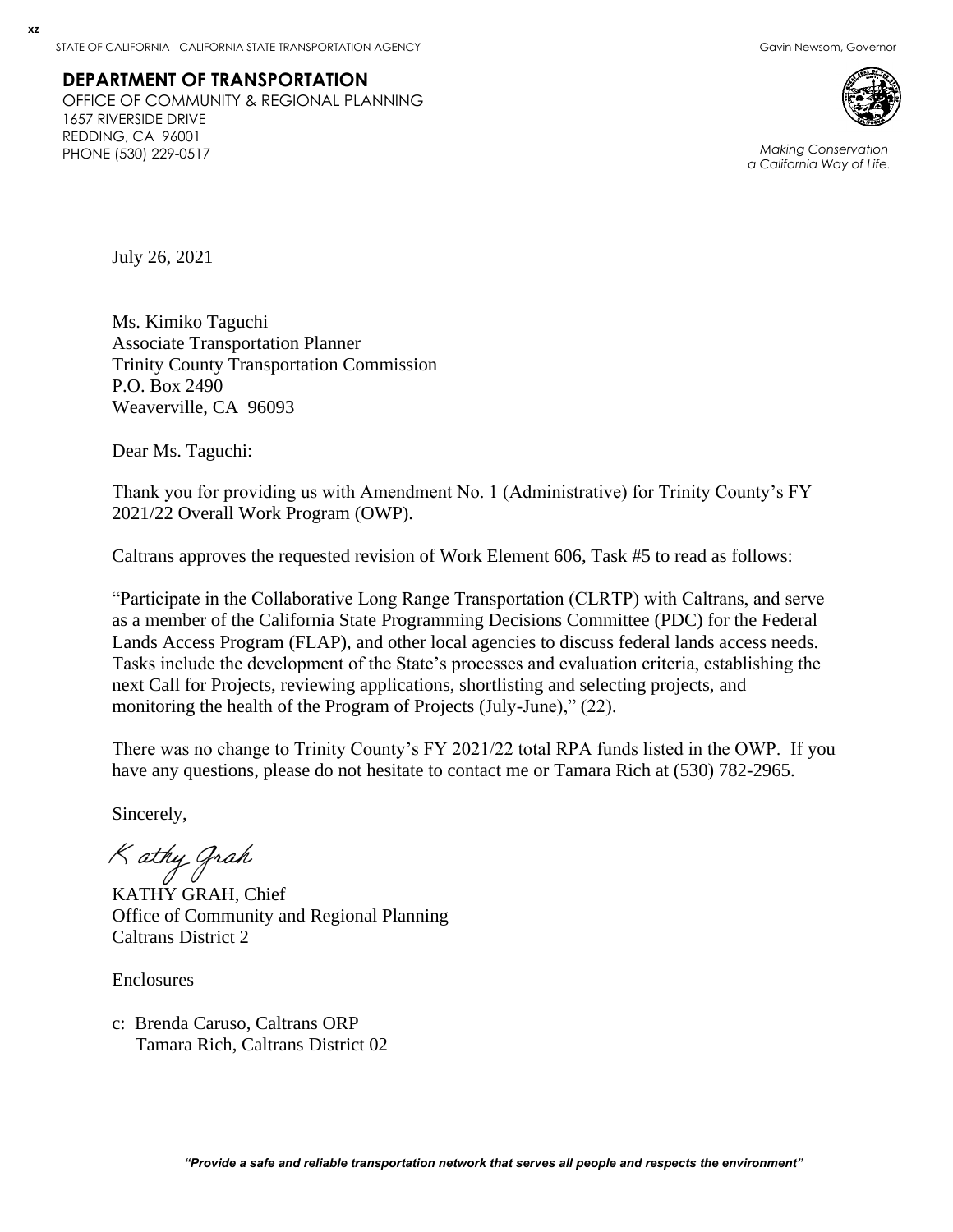**TRINITY COUNTY TRANSPORTATION COMMISSION** P.O. BOX 2490, WEAVERVILLE, CALIFORNIA 96093 PHONE (530) 623-1365 FAX (530) 623-5312 Email; [tcdot@trinitycounty.org](mailto:tcdot@trinitycounty.org)

July 26, 2021

Tamara Rich Caltrans District 2 1657 Riverside Drive Redding, CA 96001

### **RE: Administrative Amendment #1 to the FY 2021/2022 Overall Work Program**

Ms. Rich,

Enclosed is the following document for Administrative Amendment #1 to TCTC's FY 2021/2022 Overall Work Program:

• Revised Overall Work Program (OWP)

In summary, the following changes were made:

• Revised WE 606 Task #5 to include, "Participate in the Collaborative Long Range Transportation (CLRTP) with Caltrans, and serve as a member of the California State Programming Decisions Committee (PDC) for the Federal Lands Access Program (FLAP), and other local agencies to discuss federal lands access needs. Tasks include the development of the State's processes and evaluation criteria, establishing the next Call for Projects, reviewing applications, shortlisting and selecting projects, and monitoring the health of the Program of Projects (July-June)," (22).

Sincerely,

motaqueli

Kimiko Taguchi, Associate Transportation Planner Trinity County Transportation Commission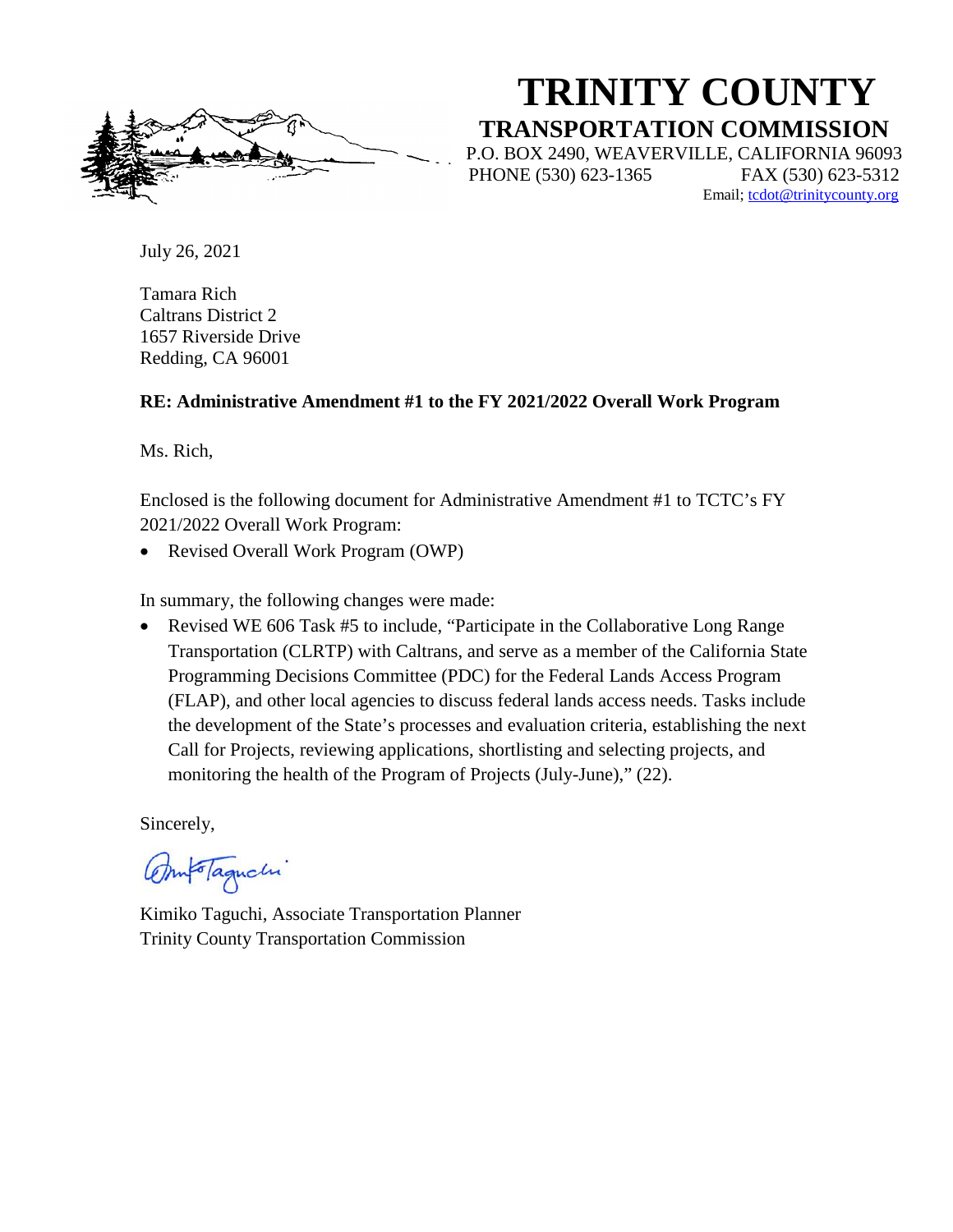# **Trinity County**

# **Transportation Commission**

## **OVERALL WORK PROGRAM**

# **2021-2022 FISCAL YEAR**

Richard Tippett, Executive Secretary Date of Adoption: April 20, 2021 July 26, 2021 Date of Amendment #1: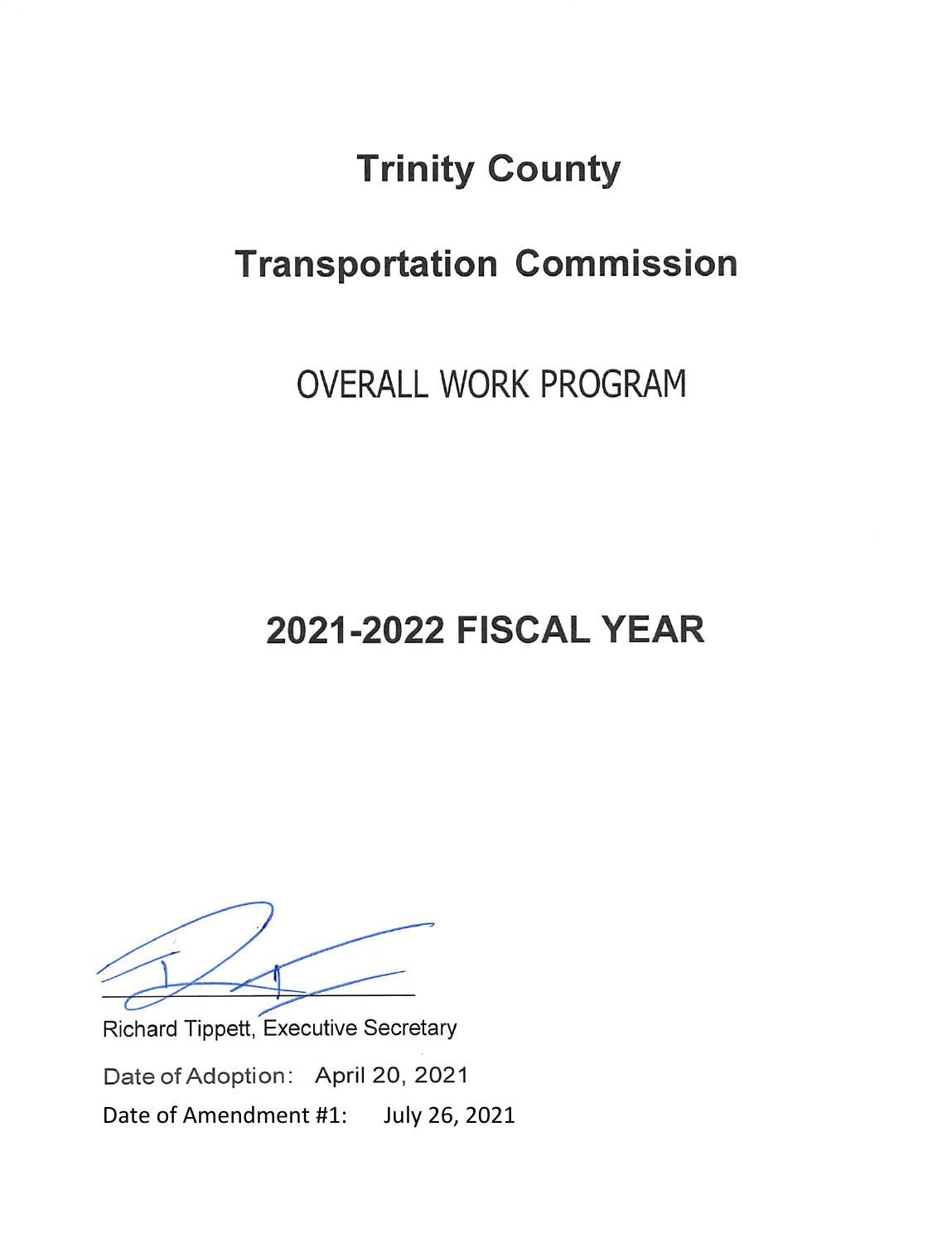# WORK ELEMENT 606

### **Administration and Coordination**

### **Purpose**

The purpose of this work element is to conduct activities that promote coordination in regional transportation planning activities and respond to state and federal requirements. This work element helps TCTC staff understand the very complicated funding sources for transportation projects to ensure appropriate funding sources are used.

### **Previous Accomplishments**

Coordinated with partner agencies locally and regionally to understand transportation funding and tasks in the OWP. Reported to the TCTC regarding funding. Monitoring of proposed funding rule making and legislation as it relates to the RTP. Partnered with the Federal Highway Administration Central Federal Lands Division (CFLHD) and the US Forest Service (USFS) to prepare the Trinity Alps Transportation Study to review roads that provide access to trailheads, campgrounds, and the Trinity Alps Wilderness.

### **Discussion**

Interacting with other agencies, representatives, and stakeholders to understand and share legislation and regulatory information that affects transportation planning, especially in rural areas, is the best way to ensure future funding for the TCTC. The TCTC has participated in technical studies and decisions regarding funding, transportation plans, and projects which brings consistency locally and regionally.

### **TASK/ACTIVITY**

- 1 Maintain transportation planning files, correspondence and data (July-June)
- 2 Provide support to Technical Advisory Committee, TCTC, stakeholders, and the public (ongoing)
- 3 Participate in meetings/workshops as related to transportation planning (excluding any lobbying activities), such as: Trinity County Transportation Commission, Technical Advisory Committee; District 2 RTPA, Rural Counties Task Force, California Transportation Commission, North State Super Region, CalACT, Regional Transportation Planning Agencies, Highway Safety Program Committee, and Transportation Co-Op Committee (quarterly)
- 4 Monitor and track transportation legislation activities and provide updates and analysis in the form of presentation to the TCTC (July-June)
- 5 Participate in the Collaborative Long Range Transportation (CLRTP) with Caltrans, and serve as a member of the California State Programming Decisions Committee (PDC) for the Federal Lands Access Program (FLAP), and other local agencies to discuss federal lands access needs. Tasks include the development of the State's processes and evaluation criteria, establishing the next Call for Projects, reviewing applications, shortlisting and selecting projects, and monitoring the health of the Program of Projects (July-June)
- 6 Provide Public Hearings notices and make written material available in advance for interested persons or groups (monthly)
- 7 Maintain the TCTC website and post transportation articles and documents that inform the public regarding planning activities that pertain to Transportation Planning (monthly)
- 8 Review and comment on State and federal actions/regulations that could affect transportation systems or programs locally or regionally (as needed)
- 9 Attend governmental and professional conferences and training as it relates to the RTP (as available)
- 10 Prepare available planning grant applications for transportation planning activities (as available)
- 11 Participate in Transportation Emergency and Planning activities to support the RTP, including attending local and regional meetings as requested by the Trinity County Office of Emergency Services (as requested)
- 12 Review and update ofthe Policies and ProcedureManual fortransportation planning (July-June)